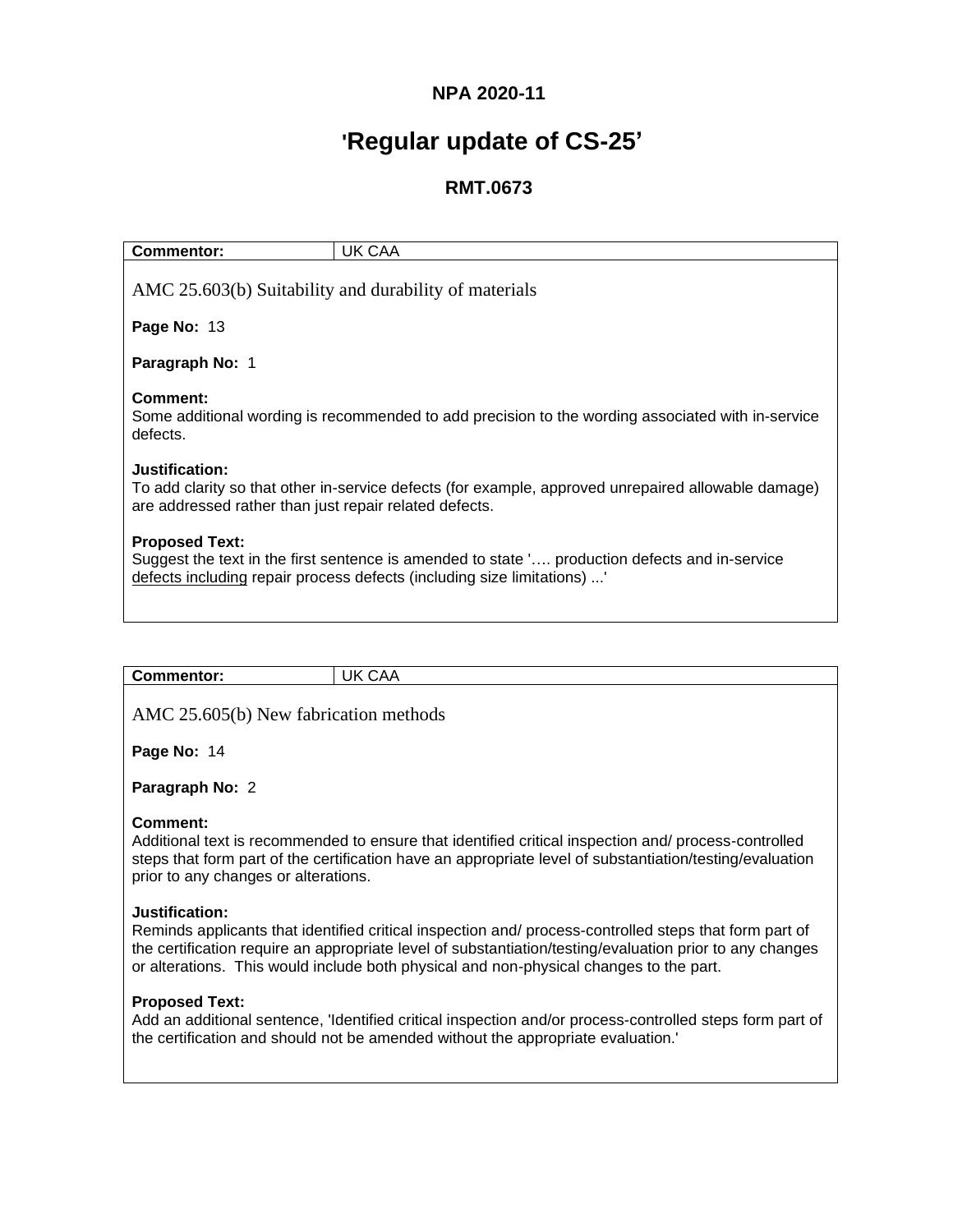| Commentor: | UK CAA |
|------------|--------|
|------------|--------|

AMC 25.775(d) Windshields and Windows

**Page No:** 15

#### **Paragraph No:** 2 and 6

#### **Comment:**

Structural issues could also be caused by lightning and static build up interacting with the windshield. It would be helpful if this amendment addressed lightning and static build up, considering:

- a. Their interaction with the windscreen generally (including effects on windshield structure and any heating systems) AND
- b. Their potential interaction with retained liquid in between layers (including explosive evaporation of accumulated water – see the reference to water ingress in the Chinese Accident Report Recommendation)

#### **Justification:**

This would both ensure a fuller evaluation of the potential risks, and more fully address the information in the referenced Chinese Accident Report Recommendation.

#### **Proposed Text:**

Consider adding a final paragraph that reads:

"The applicant should ensure that the safety analysis undertaken to address AMC 25:775 include proper consideration of the effects of both lightning and static build up, both generally (in terms of their effect on the windshield structure) and in terms of their interaction with any retained liquids (e.g. the potential for explosive evaporation of those liquids)."

| --<br>.<br>uentor. | ΙK<br>$\Lambda$<br>.<br>v |
|--------------------|---------------------------|
|                    |                           |

AMC 25.775(d) Windshields and Windows

**Page No:** 15

#### **Paragraph No:** 5

#### **Comment:**

The amendment appears to be focussed on the loss of all/part of a windshield section, however, the Chinese recommendation also refers to transparency.

Although the various factors affecting transparency are covered in Section 5 of the AMC, the need to address transparency is not explicitly addressed in the proposed changes (e.g. the amendment refers to structural failure of the windshield, but it isn't clear whether this includes sudden crazing of the windshield material).

It might be helpful to make the reference to transparency more explicit, to ensure that organisations undertaking the analyses identified in the proposed change understand the need to address transparency.

#### **Justification:**

This will ensure that organisations undertake a fuller evaluation of the potential events that could lead to lack of transparency in windshields. It will also ensure that the issue of transparency raised in the referenced Chinese accident report is explicitly addressed.